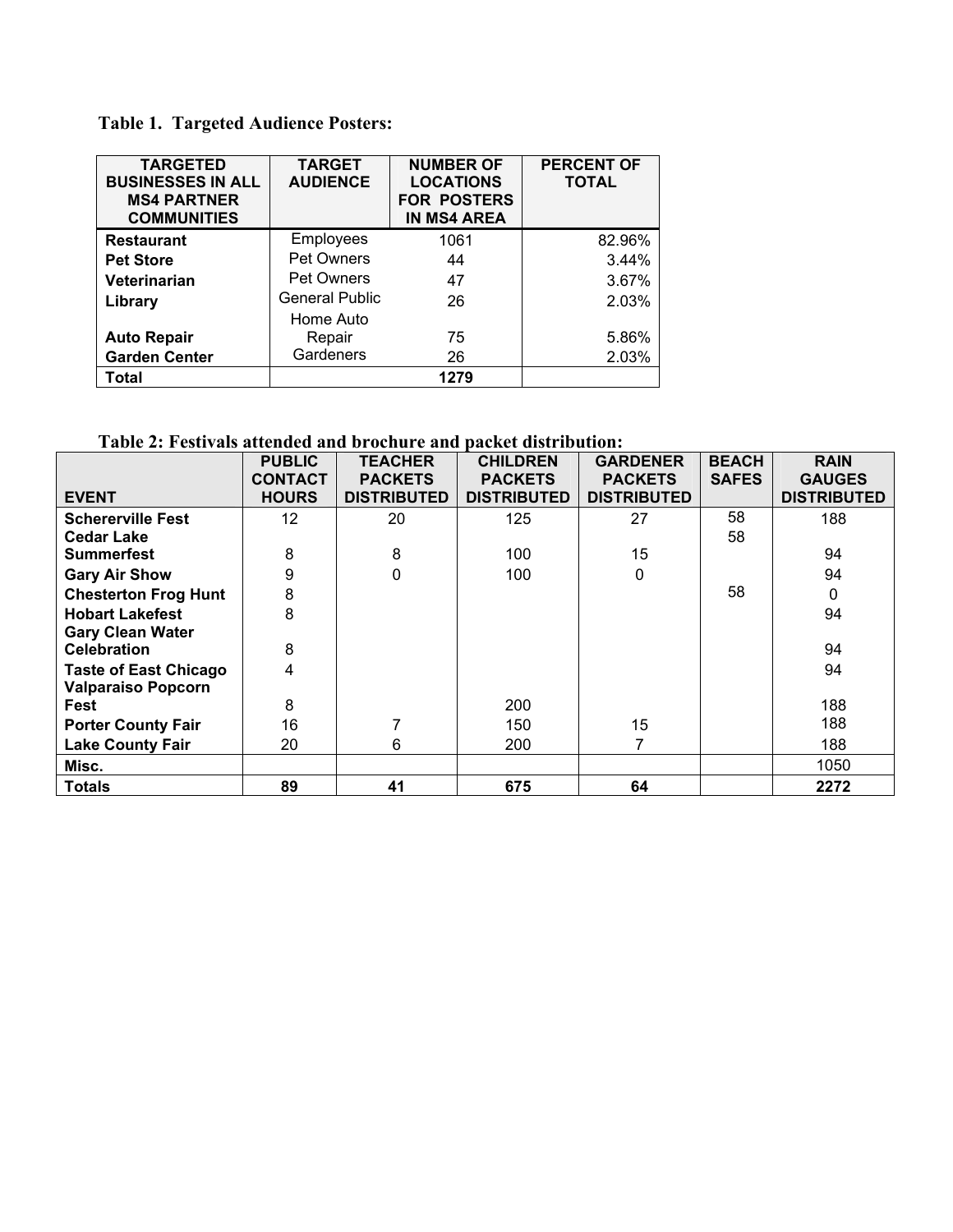**Table 3. Material Submitted to Hazardous Waste Days**

| <b>Material</b>            | Quantity                |
|----------------------------|-------------------------|
|                            | (Pounds)                |
| <b>Paint related</b>       | 59709                   |
| Aerosols                   | 5515                    |
| Pesticides                 | 17753                   |
| Acids                      | 2422                    |
| Flammable liquids          | 28228                   |
| <b>Fluoresent lamps</b>    | 1123                    |
| Caustics                   | 2000                    |
| <b>Household batteries</b> | 17099                   |
| Oxidizers                  | 812                     |
| Oil filters                | 88                      |
| Compressed gas cylinders   | 4553                    |
| Plastic gas cans           | 350                     |
| Waste oil                  | 31665                   |
| Antifreeze                 | 6813                    |
| Auto batteries             | 29825                   |
| Mercury compounds          | 18                      |
| Sharps                     | 337                     |
| Zinc phosphide             | 9                       |
| Sodium dithionite          | 1                       |
| Ammunition                 | 301                     |
| Medication                 | 657                     |
| Compact florescent bulbs   | 12                      |
| Latex paint                | 6000                    |
| Non hazardous solids       | 127                     |
| Sealed fuses               | 25                      |
| Non regulated solids       | 256                     |
| MT contaminated Dr.        | 300                     |
| Glue                       | 1759                    |
| <b>Toxic liquid</b>        | 13                      |
| PCB light ballasts         | 176                     |
| Elemental mercury          | 157                     |
| Non reg. bulk solids       | 9                       |
| Mercury vapor lamps        | 46                      |
| Cyanides                   | 23                      |
| Organic peroxide           | 14                      |
| Zinc phosphide             | 8                       |
| Calcium carbide            | 5                       |
| Naphthalene                | 11                      |
| Sodium azide               | 5                       |
| M.T. plastic gas cans      | 460                     |
| Flammable solids           | 7                       |
| Nitric acid                | 62                      |
| Empty contaminated drums   | 330                     |
| Zinc dust                  | 4                       |
| Charcoal                   | 13                      |
| Sulphur                    | $\overline{\mathbf{c}}$ |
| Self heating solids        | 5                       |
| Water reactives            | 5                       |
| Non regulated solids       | 138                     |
| <b>TOTAL</b>               | 219250                  |